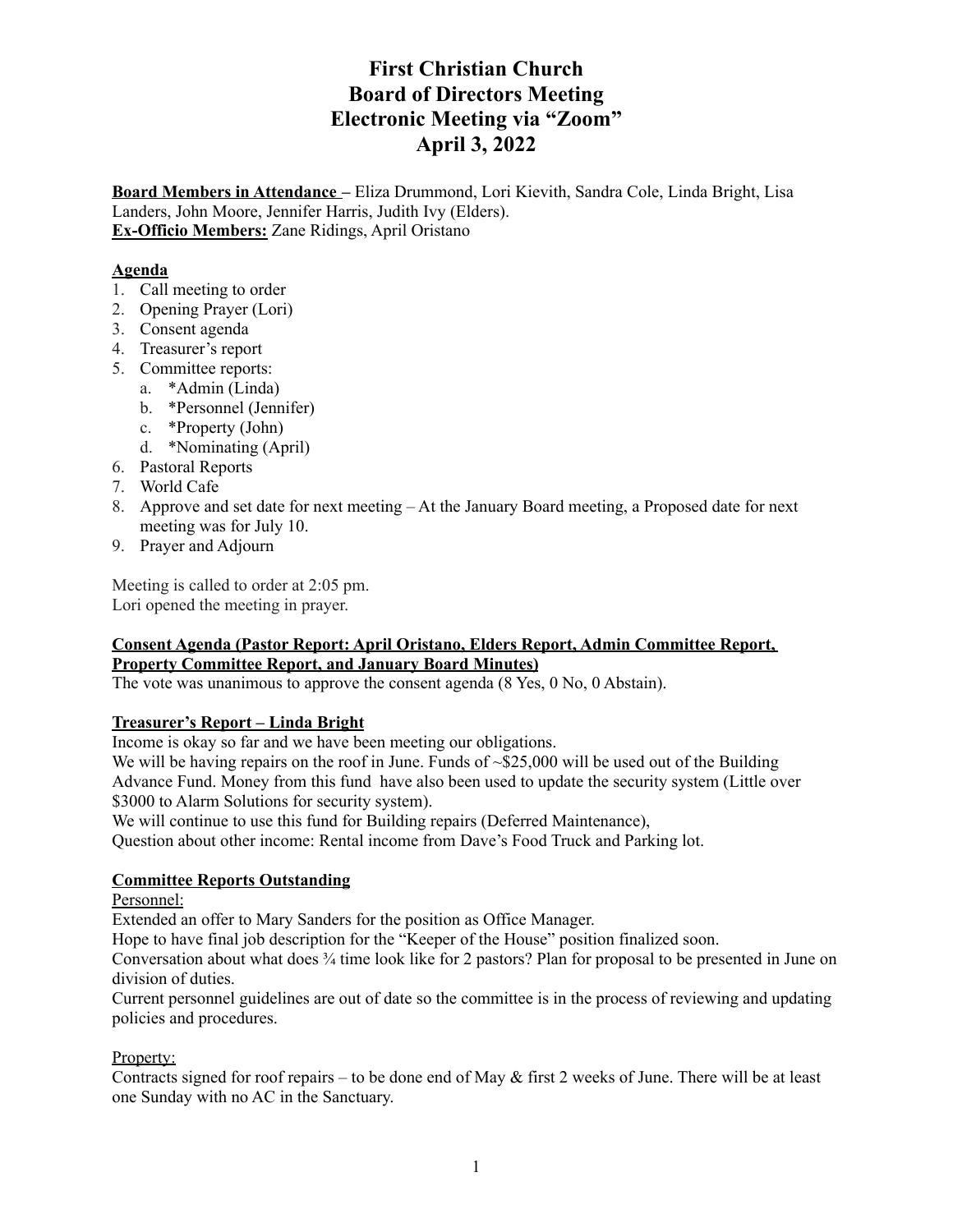# **First Christian Church Board of Directors Meeting Electronic Meeting via "Zoom" April 3, 2022**

Sonny Bettelyoun is becoming a Property Committee member.

Looking forward to the Keeper of the House.

Signs (rainbow and sign with staff and service times): April, Zane and Matt are working on new signs outside. Signs being funded by an anonymous generous gift. Additionally adding website info to signs.

## CMT:

Meeting this week. Planning to be done to take into account the absence of Nancy (in April) and Sharon (in May) from Helping Hearts. Additionally, recruiting more at-large members and volunteers.

## Nominating Committee

Committee consists of Peter Straton, John Metzger, Betsy Brandefels Deacons recruiting new members The committee will report back to the Board at the next Board meeting.

## **Pastors Reports**

April's is in the Consent agenda.

Zane's Report: He is familiarizing himself with the congregation (who we are, why we are hers, etc.). Ash Wednesday service gave a good opportunity to get to know members. Zane is enjoying worship (leading and preaching). April and Zane are working out pastoral presence, care of church members, leading and preaching and they are open to feedback. Good to wrap up office manager search.

## **World Café –Town Hall**

Use transition team reports and hard data from reports to help guide discussion. Getting ready to advertise in-person event for May  $1<sup>st</sup>$  at 2:00 pm.

Topics to be discussed include:

- Debrief and integrating the worship styles (traditional and new Celebration) used in one worship service
- What is liked and what is disliked
- How worship spiritually feeds individuals
- How to improve the service
- What is working and not working

Question: Will information about the meeting be sent out? Will focus questions be sent out prior to the meeting?

Answer: To a certain extent, questions will be available before the meeting but we do not necessarily want to limit the discussion to these questions.

The World Café meeting will be set up as small groups, where each group summarizes the its discussion and then submits it to the larger group gathering in the Chapel.

Hospitality for the meeting: Cookies? (possibly have the Youth Group make baked goods as a fundraiser for refreshments for World Café?

## **Other Business and Discussion**

### Conversation about Bylaws

Eliza stated that we hope to bring the bylaws soon so that they can be vote on in July. Beverly Henderson has looked at the bylaws. Bylaws are posted on the website for review. Please send feedback to Eliza.

### Building Use

Increased interest in using building by outside groups. One AA group at a reduced rate.